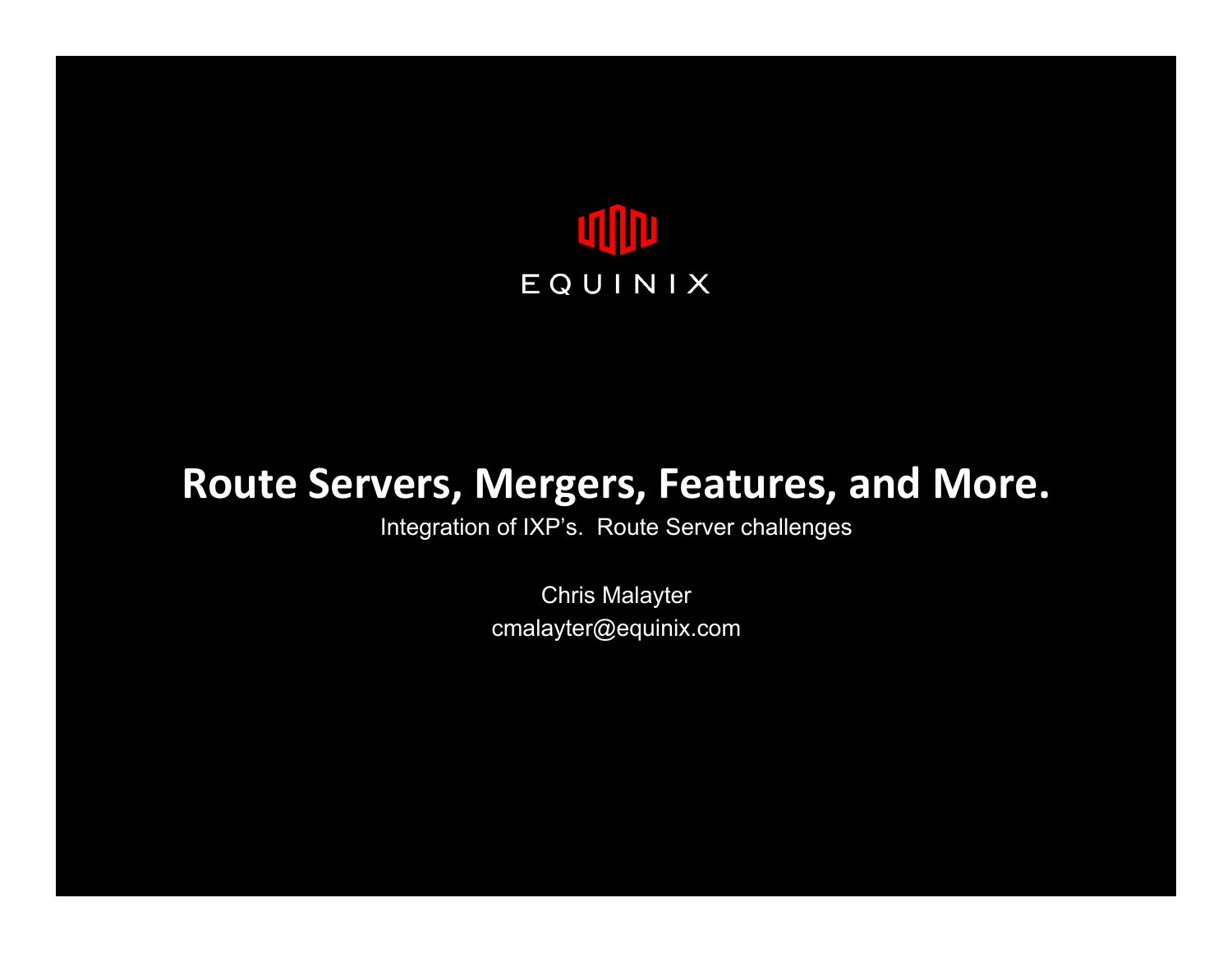### What drives a RS integration?



- . Two IX's merging into a single VLAN for mutual benefit
- A city with many IX's merging into a larger community based org.
- Two corporations merging existing fabrics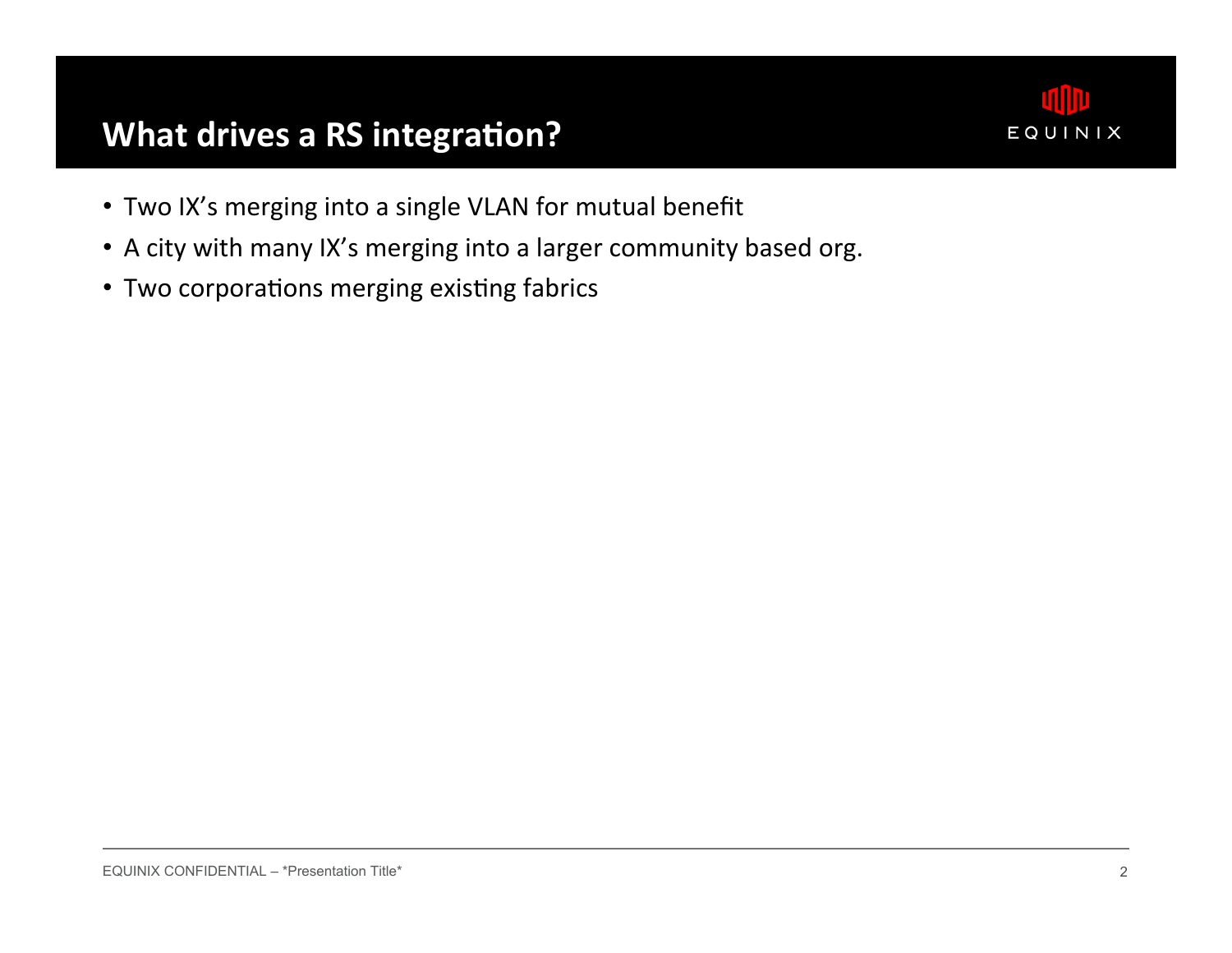## **Choices Choices**



- What platforms are being used?
	- Bird
	- OpenBGPD
	- Quagga
	- LINX Quagga
- What OS's are being used?
	- Linux
	- FreeBSD
	- OpenBSD
- Auto provisioning?
	- Almost a must for any IX of scale in this day and age.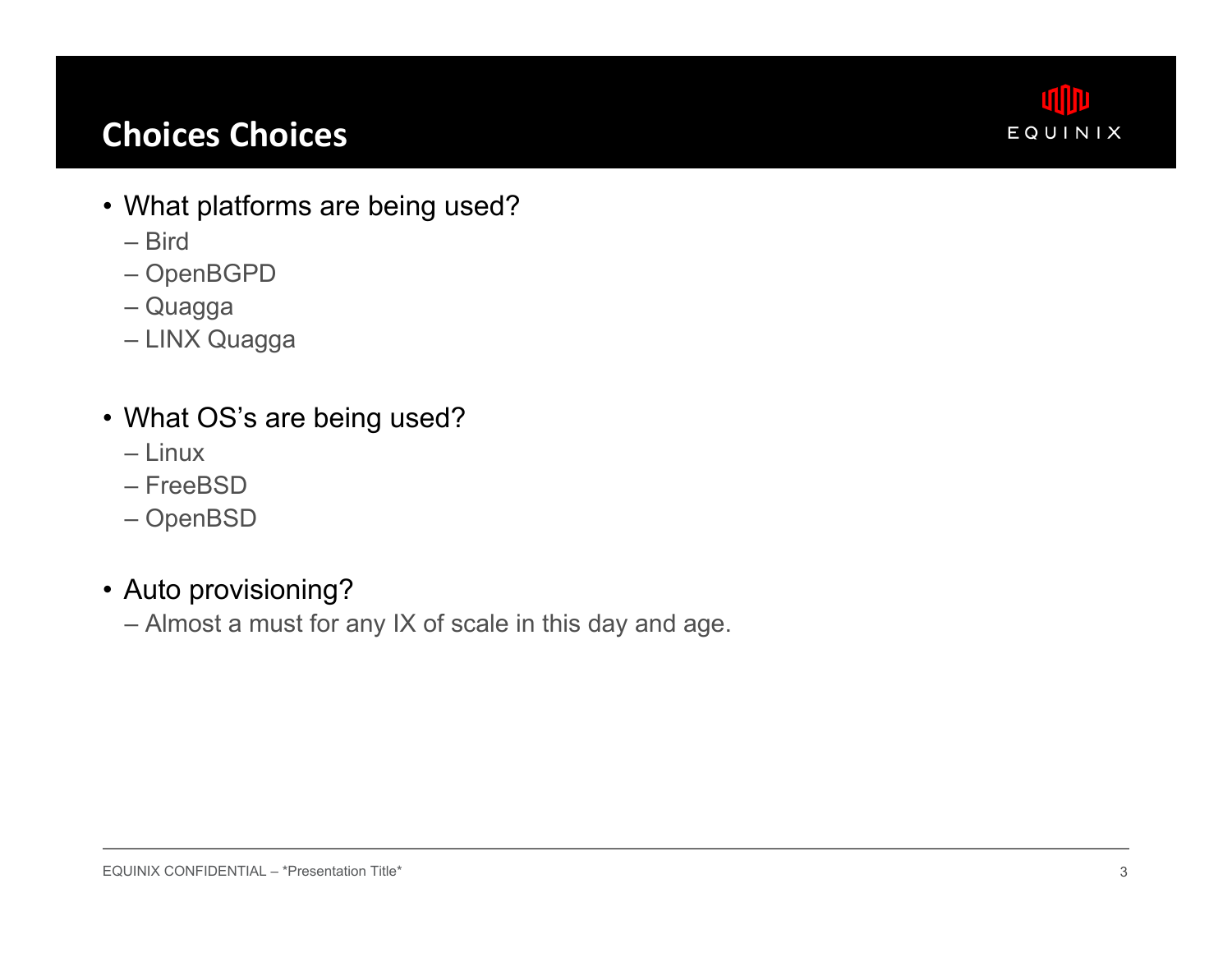### **More Choices**



#### • Features

- Community Support
	- Local Pref
	- Blackhole
- $-$  AS4
- V6
- Filtering
	- AS-SET
	- Manual Update
	- AS-SET with the ability to update
	- None?
- Multi-RIB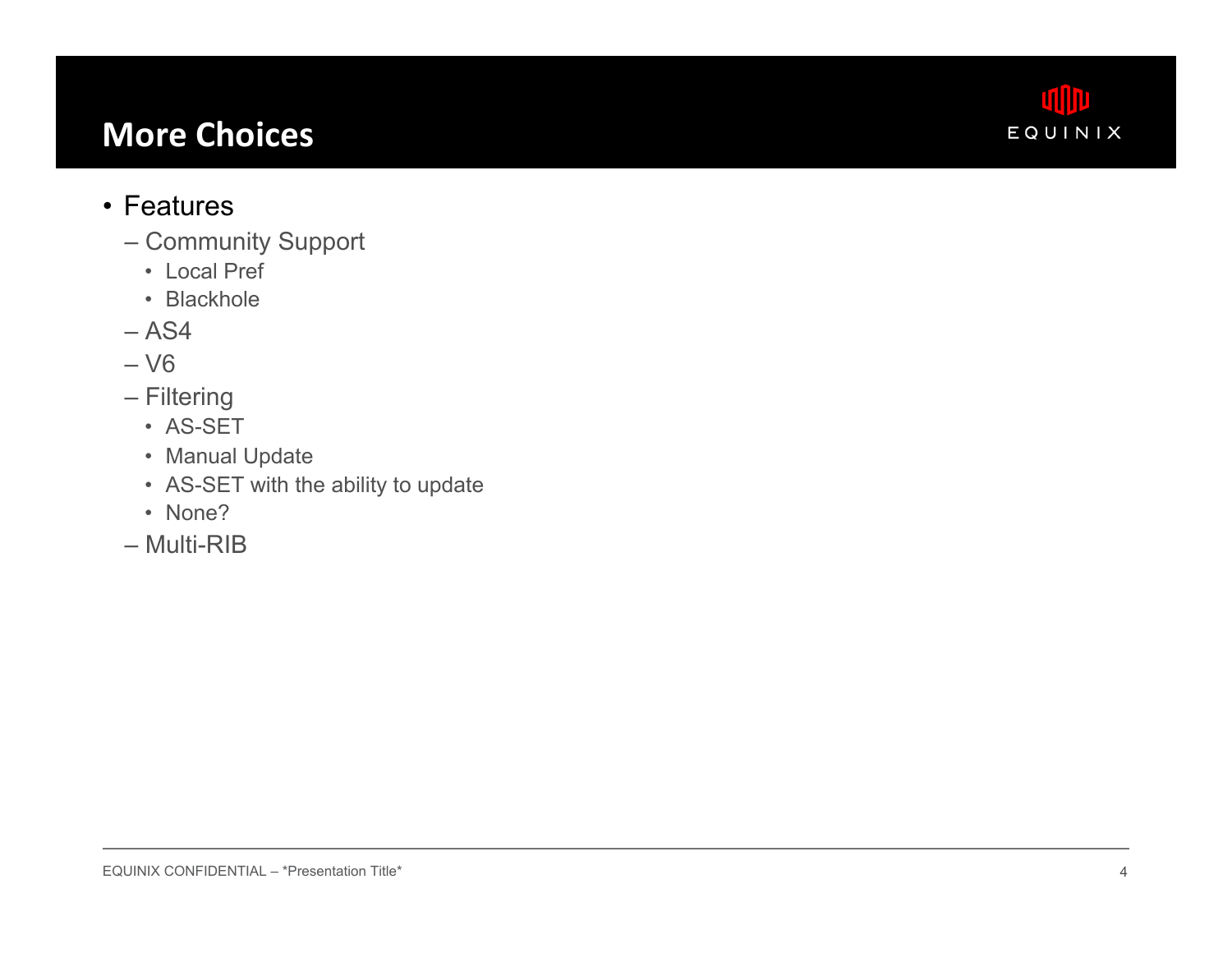

- Comprehensive analysis of features needed
	- Arguably the most important step in the process
	- IX membership will likely drive this part for you
	- What are your coders capable of coding for you in your time interval
- Comprehensive analysis of route server software
	- A route server is not a route server is not a route server
	- A 15 member IXP may be just fine with quagga, AMS-IX/LINX/DECIX/Equinix will not be
	- Diving into the messaging bus, threads, and queuing mechanisms of the RS software will help to give you an idea of scalability
- Analysis of what OS's are going to support your RS software
	- What can your ISS team support
	- Security considerations?
	- Requirements of the Route Server Software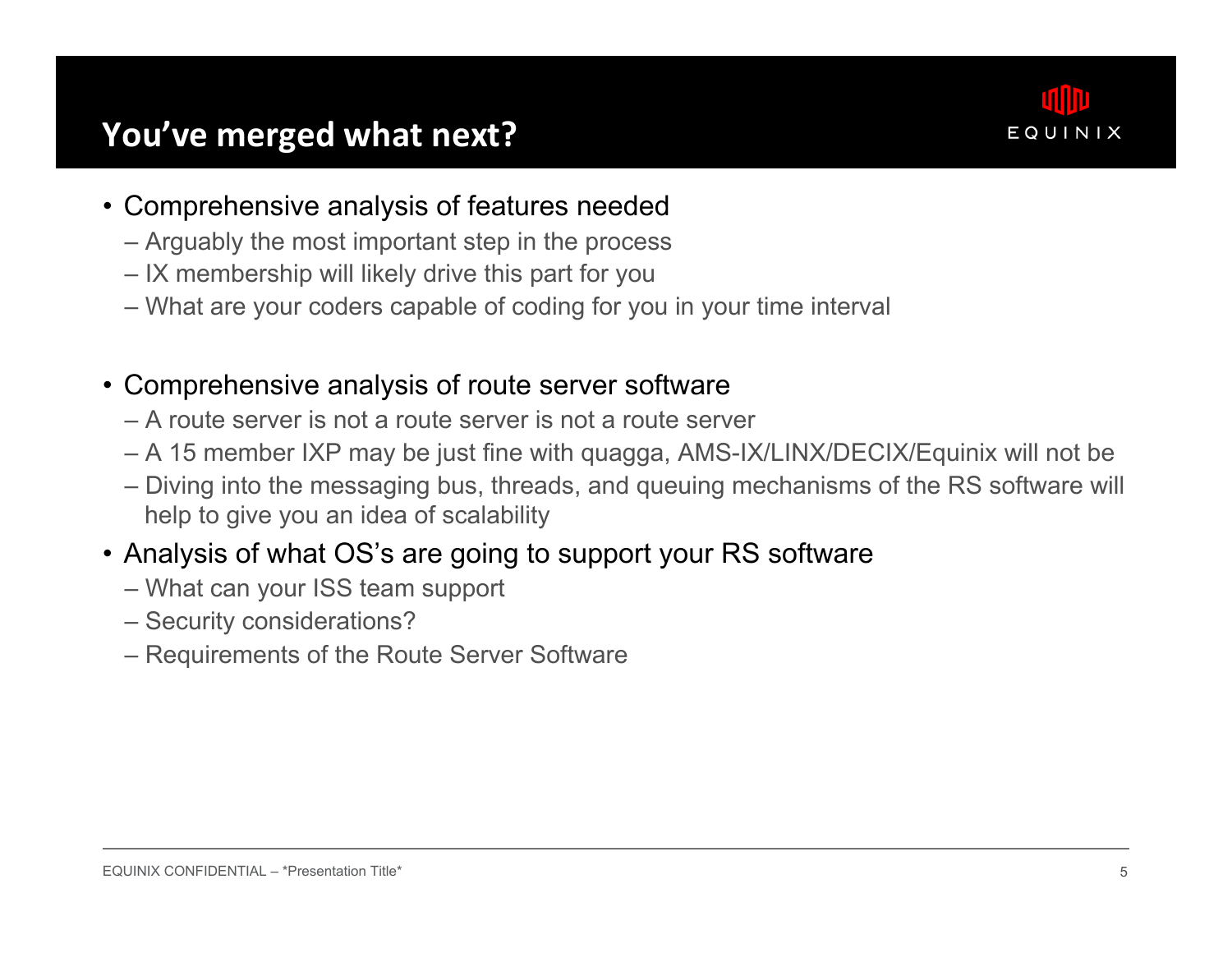

#### **Issues&**

- MD5
	- Do you want to support MD5? Opens a host of issues with MD5 key tracking, security, kernel versions, etc.
- BGP TTL Security
- Communities
	- Allow flexibility for your members
	- Can seriously complicate your config in a multi-rib environment

#### • Multiple RIB's

- Allows an amazing amount of flexibility
- Greatly complicates the config
- Greatly complicates auto-provisioning
- RIB per peer? Not all need it, but if you can and you have the RAM you may want to.

#### • IRR Filtering

- V4's irr is completely unmaintained for a large AS-SETs. Leads to possible route leaks. Also amazingly large configs. (RAM, CPU, Startup Time)
- V6 is annoying, not well populated, and can be annoying to aggregate.
- Do you need to filter? Customers should be doing it....  $\odot$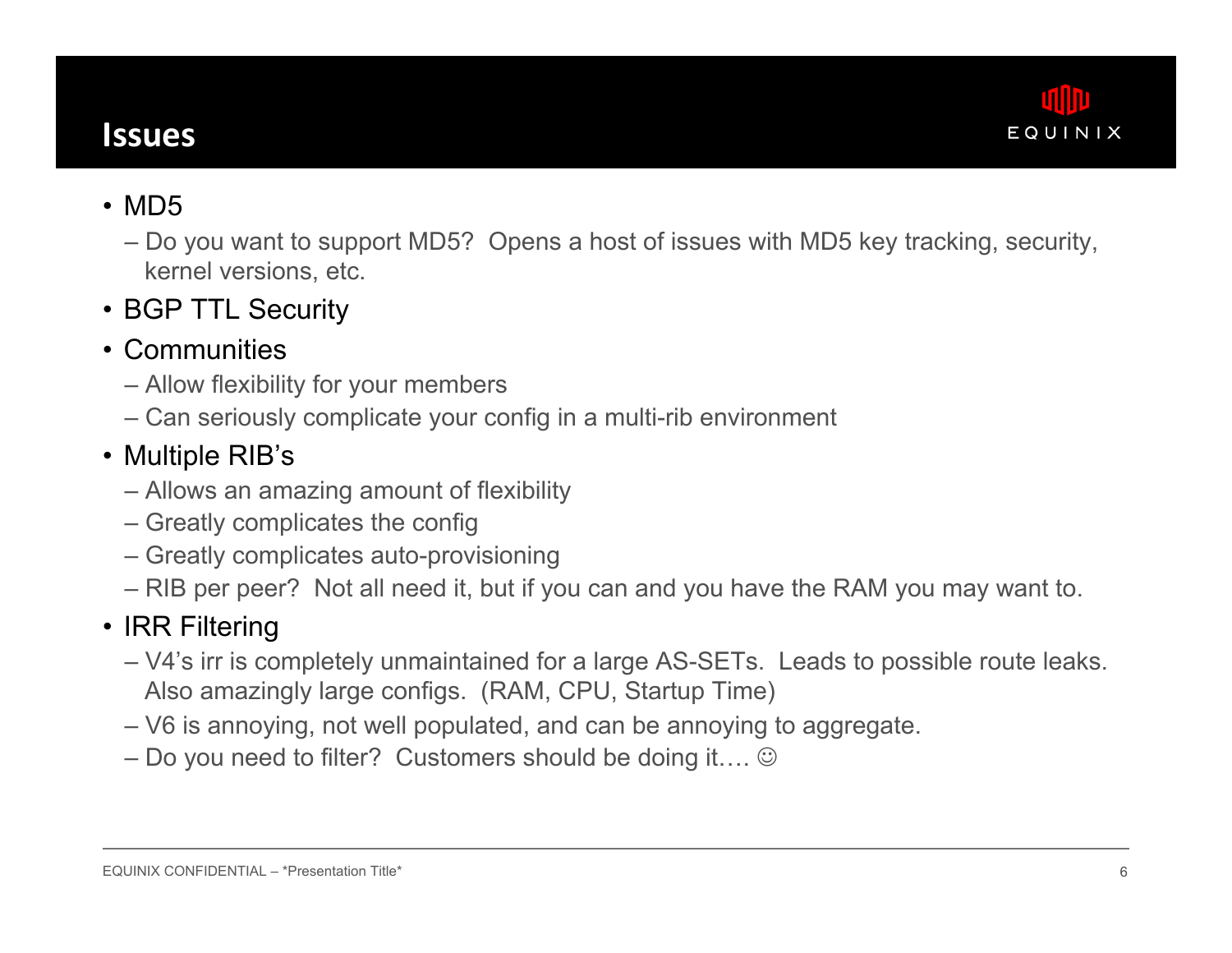### **OS Issues**



### • OpenBGPD – OpenBSD

– OpenBGPD really doesn't work well on any platform but OpenBSD. There are ports, but a significant number of features will not work.

#### • MD5 issues

- Legacy Linux kernels have many md5 bugs. Take your time and find a kernel version that works with your route server…it will save you many headaches down the line
- Tracking Customer MD5's is a security issue in itself. The place you store the data should be highly secure to protect the "integrity" of the session.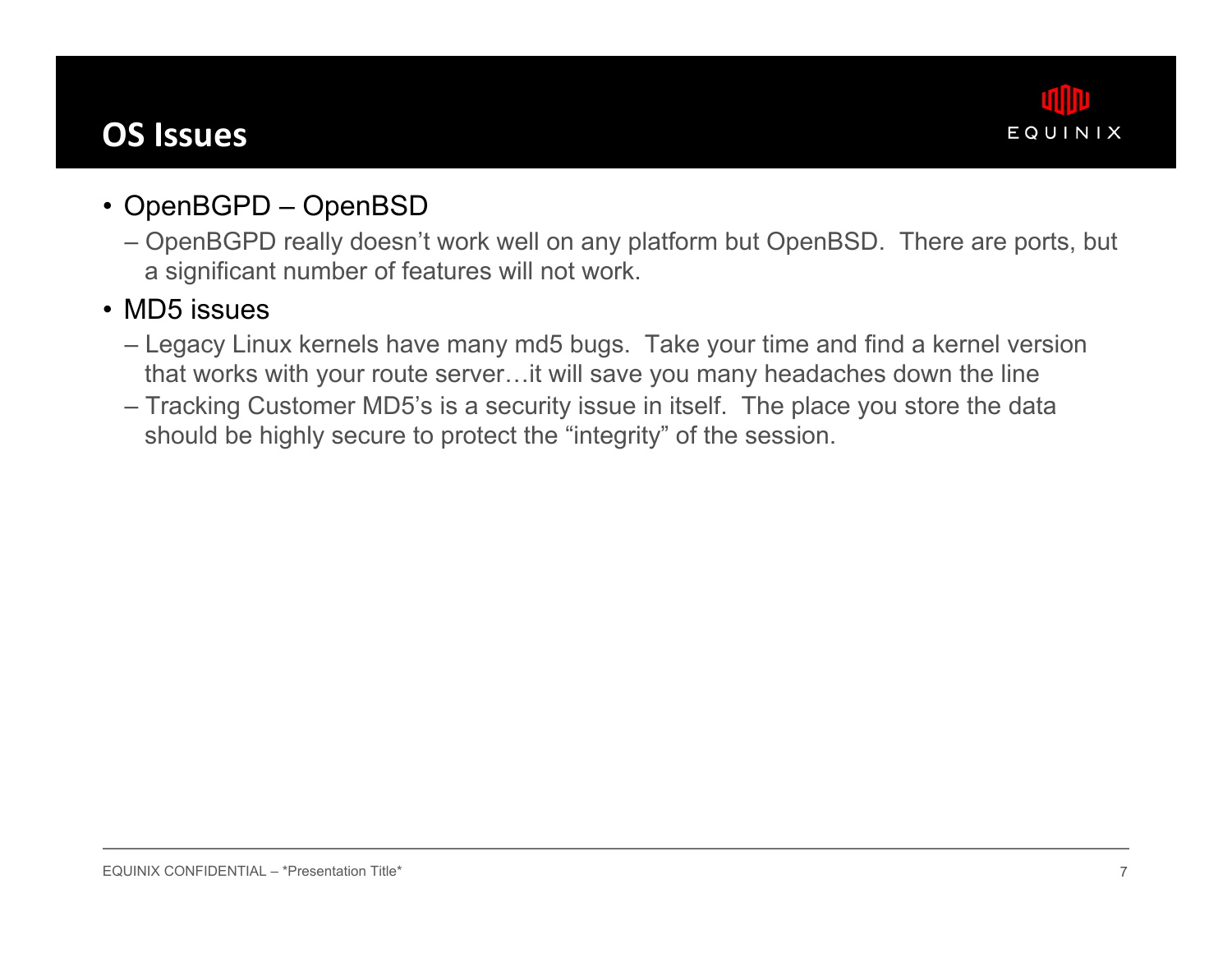### **General Trends**



- OpenBGPd or BIRD seem to be be preferred
	- Scalability, stability, and feature development tends to sway peoples choices
		- BIRD is under constant development with a very active development group
		- OpenBGPD is very stable but has less nobs and more bugs  $\odot$
- OpenBSD, Linux and FreeBSD tend to be the OS's of choice
	- OpenBSD for OpenBGPD
	- Linux/FreeBSD for BIRD
	- More of a what a given IX is most experienced in
- Features are all over the board depending on the region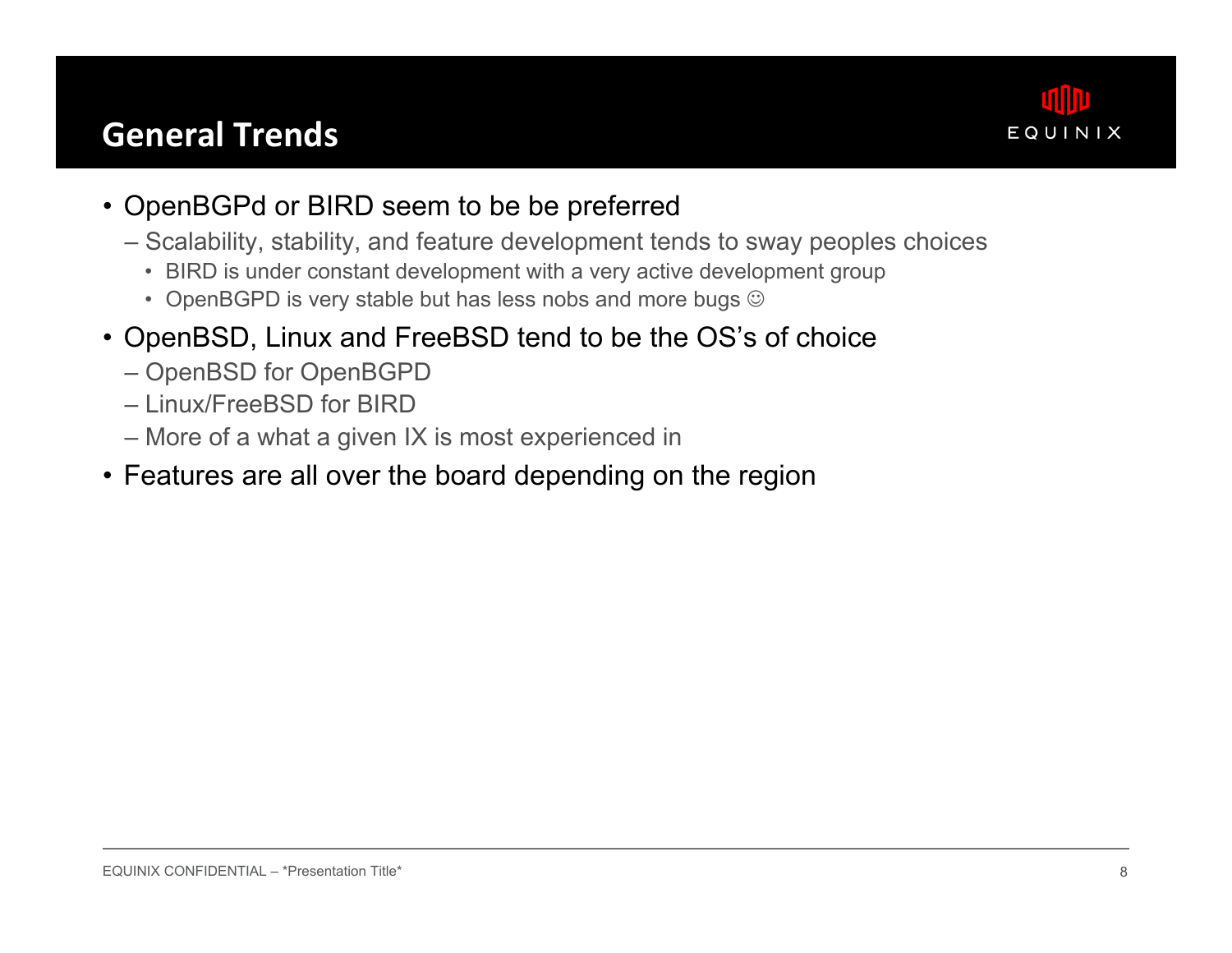### **Membership Demands**



- Customers and Members demand quite a bit
	- Most IX's have route servers because of strong member demand
	- Lacking route servers is a competitive disadvantage
	- The more automated (portal) you make your route servers, the happier customers tend to be
	- Features are heavily customer demand driven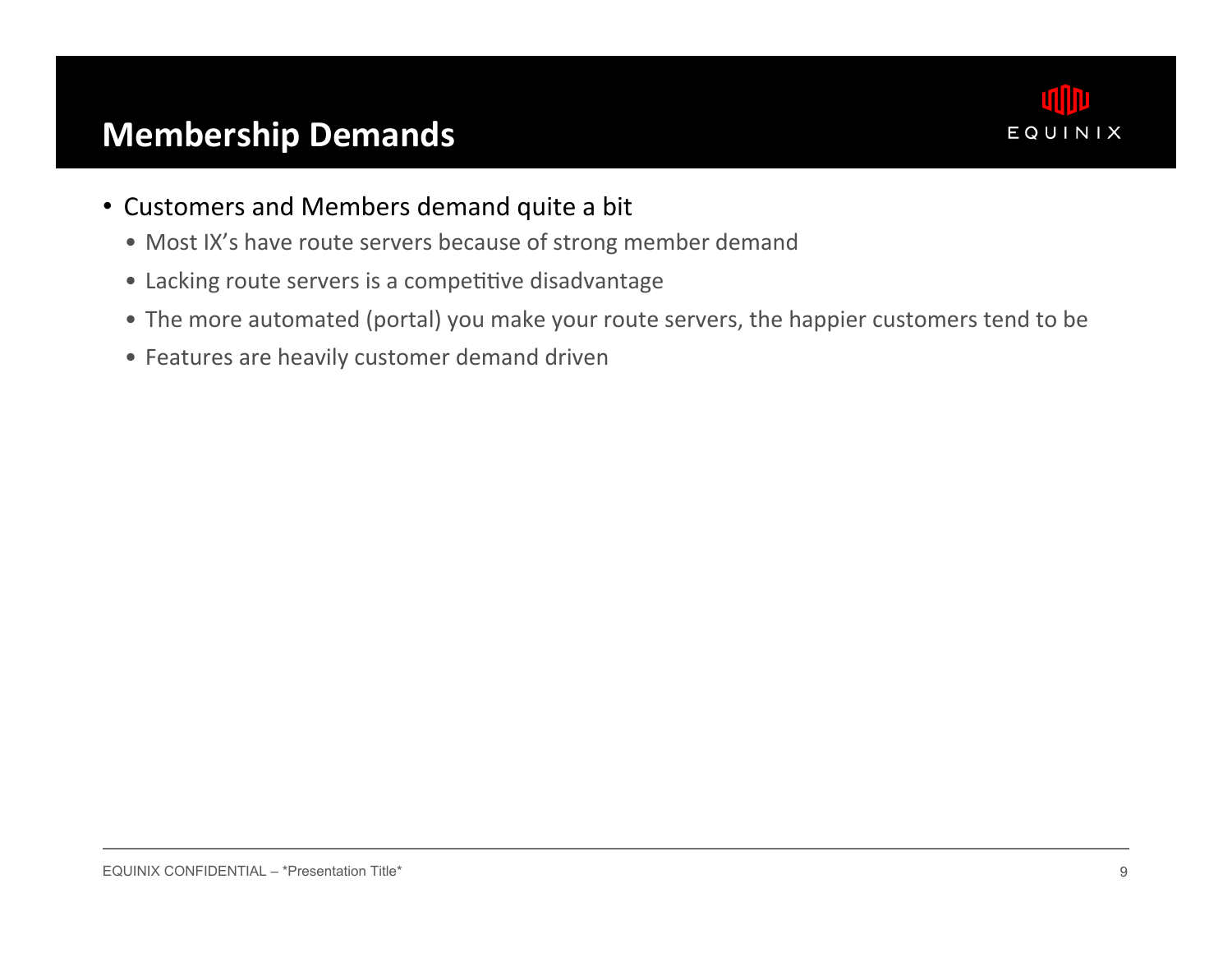### **Best Practices**



- AS-SET filtering
- Prefix Filtering North America
- Some community manipulation
- Auto-provisioning
- Multiple Ribs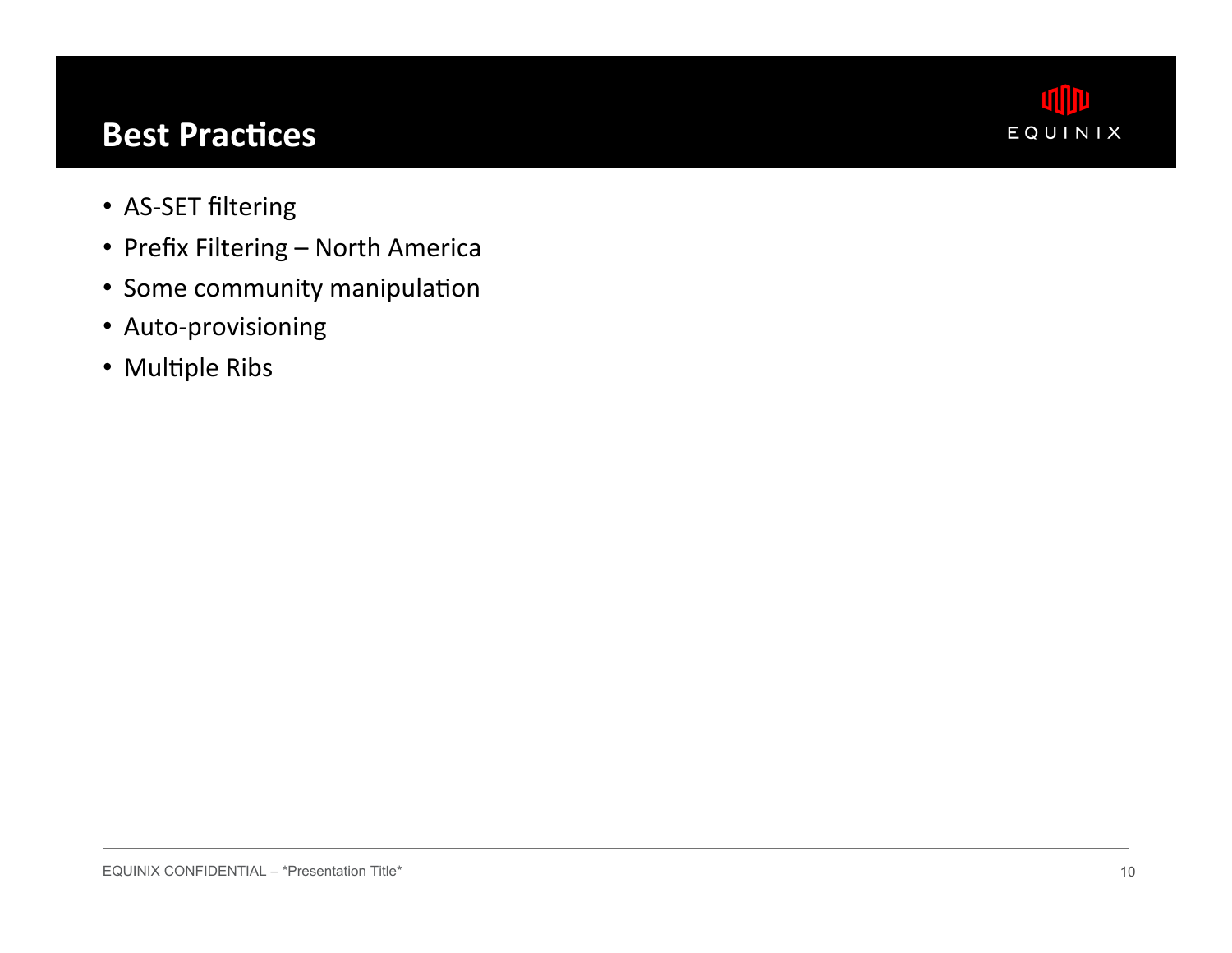# **Test Results**



# **OpenBGPd**

- Three separate processes: parent, session engine, route decision engine; IPv4 and IPv6 handled by all
- IPv4 and IPv6 handled within the same config file
- Difficult to implement certain types of community handling (e.g. restoring the community marking passage through the MLPE server on outbound updates)
- Highly efficient community processing using macros
- Understood by our operations staff; user commands cover common situations
- The maintainers recommend that you run a version of OpenBSD compatible with OpenBGPd; failure to do so could require substantial patching in addition to recompilation from source

# **Bird**

- One process handles all BGP functions; separate instances of this process for IPv4 and IPv6
- Separate config files for IPv4 and IPv6
- Easier to implement most types of community handling; some desired scripting language features missing (e.g. modulus)
- Less efficient community processing; many statements need to be duplicated
- A steep learning curve for our operations staff; many common situations require the knowledge of the scripting language
- More portable, but MD5 support needs to be verified against Linux kernels (especially before 2.6.32)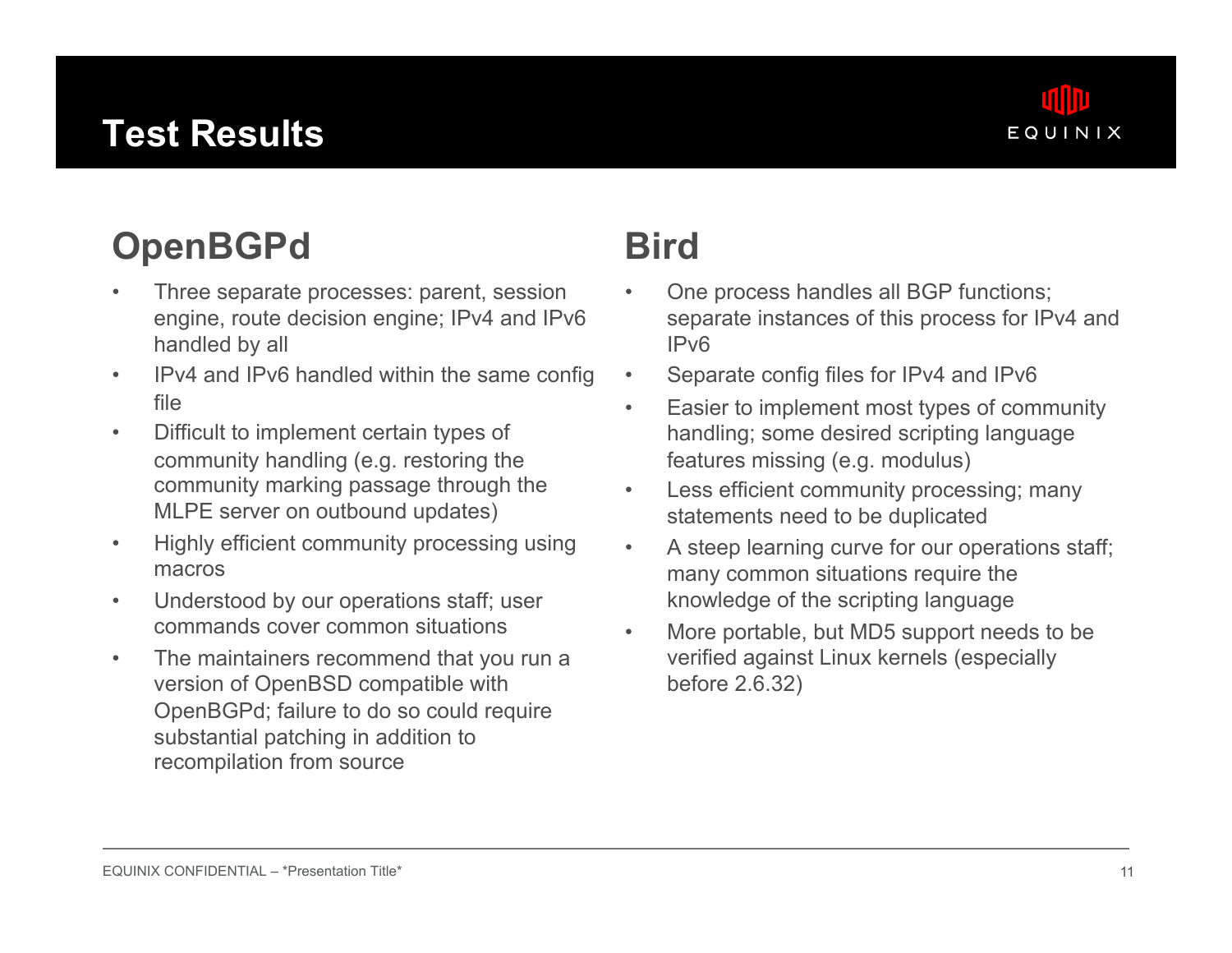## **Test Results - OpenBGPD**



# **Test Case**

- Initial configuration (v4)
- Updates sent to MD5 peer (v4)
- Session limits of MD5 (v4)
- 200 sessions with increasing updates (v4)
- 200 sessions with long AS-paths (v4)
- 200 sessions with long community attribute lists (v4)
- 200 sessions with uninterpreted communities (v4)

# **Result**

- Pass
- Fail (with standard filters)
- Pass
- Fail (with standard filters)
- Pass (with reduced filters)
- Fail (with standard filters)
- Pass (with reduced filters)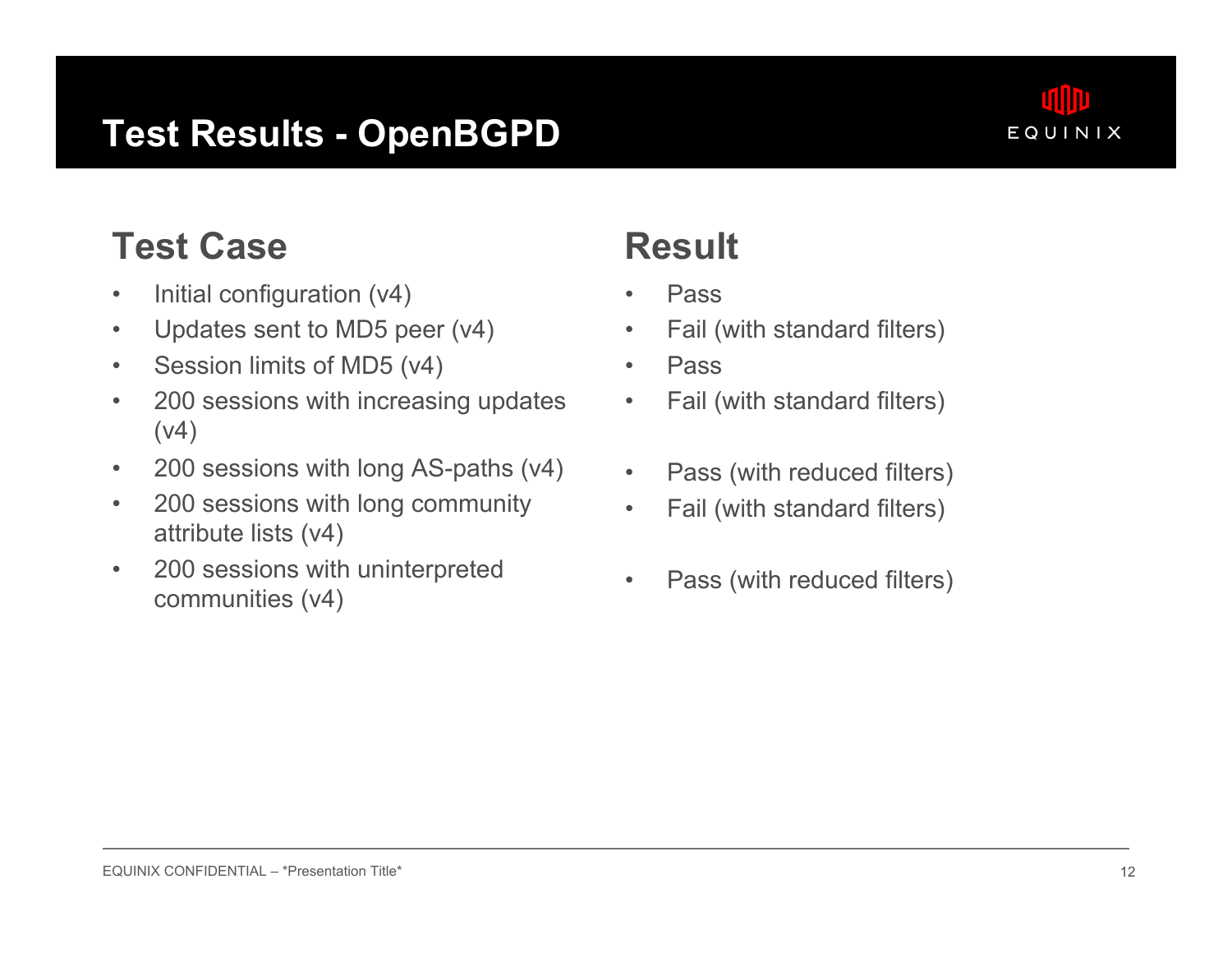## **Test Results - Bird**



# **Test Case**

- Initial configuration (v4)
- Updates sent to MD5 peer (v4)
- Session limits of MD5 (v4)
- 200 sessions with increasing updates (v4)
- 200 sessions with long AS-paths (v4)
- 200 sessions with long community attribute lists (v4)
- 200 sessions with uninterpreted communities (v4)

# **Result**

- Pass
- Pass
- Pass
- Pending Review
- Pass
- Pass (with 160 sessions in 16 groups of 10)
- Pass (with 160 sessions, in 16 groups of 10)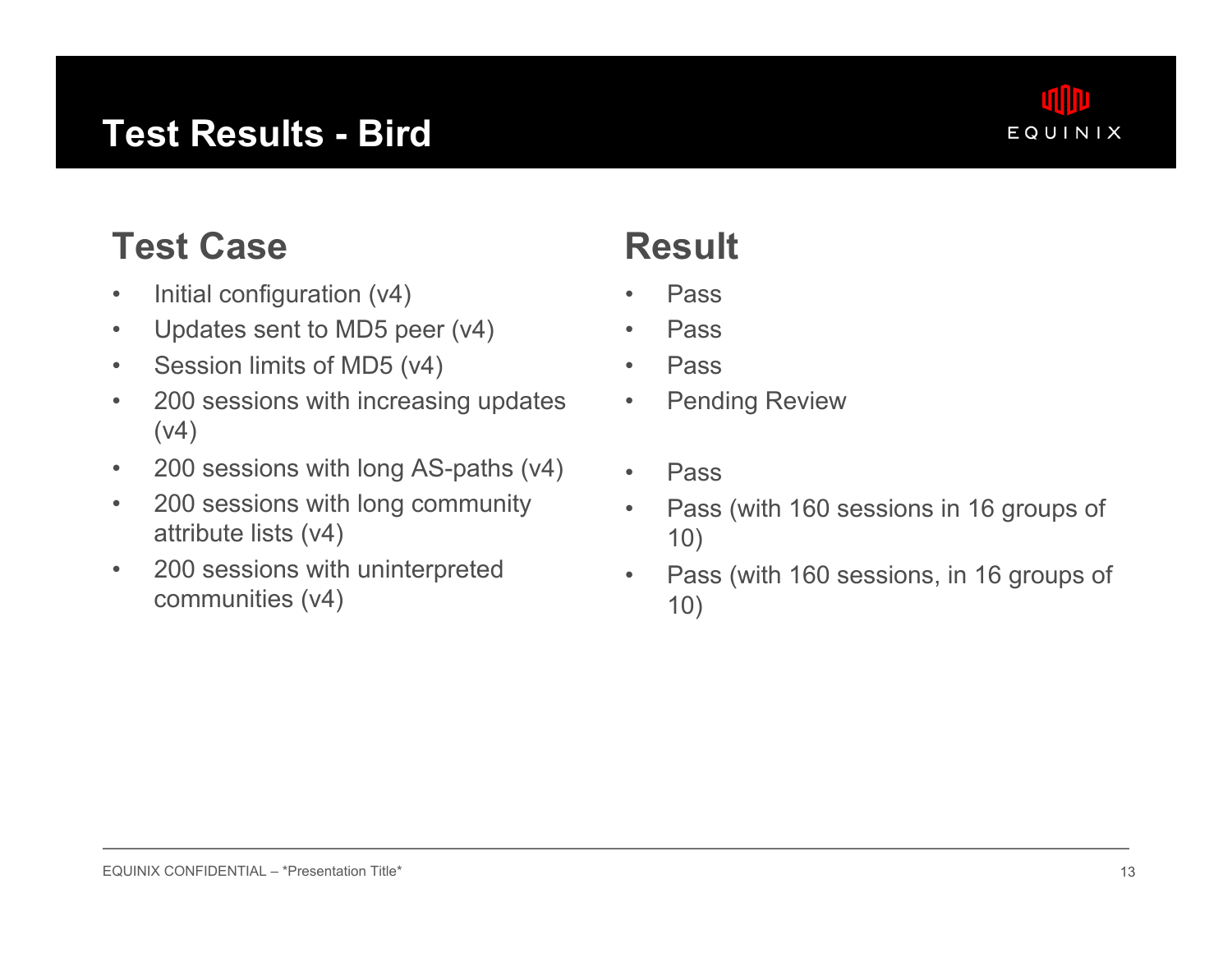### **Political Issues**



#### • Who owns the process

– Like all mergers/corporative ventures, someone has ownership of the process. Their preferences may weight heavily on the decision making process.

#### • What platforms will they run on

– What OS's are currently supported may be your only option. That may limit your choices.

#### • What IP space will you use

– As funny as it sounds, IP space is highly annoying. Customers are generally not happy with changing. Good rule of thumb, the less people you have to renumber, the better off you are!

#### • Auto provisioning vs manual provisioning

– The more complicated the configuration, the more important auto-provisioning becomes. The easier you make it for your customers, the more people you're going to get on the route servers!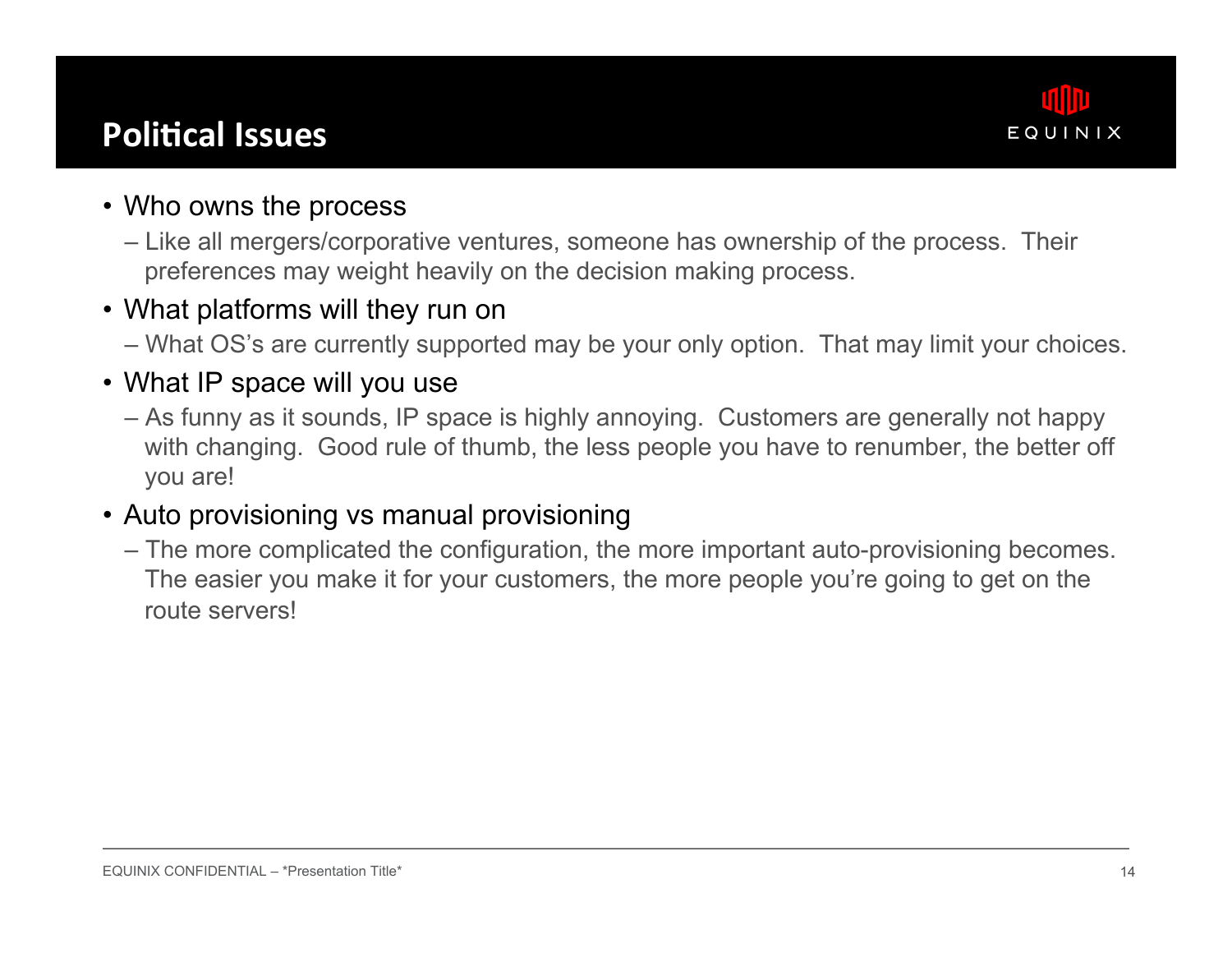## What's the end game?



- Beautiful new route servers?
- Old route servers that are reused?
- New software?
- New Processes?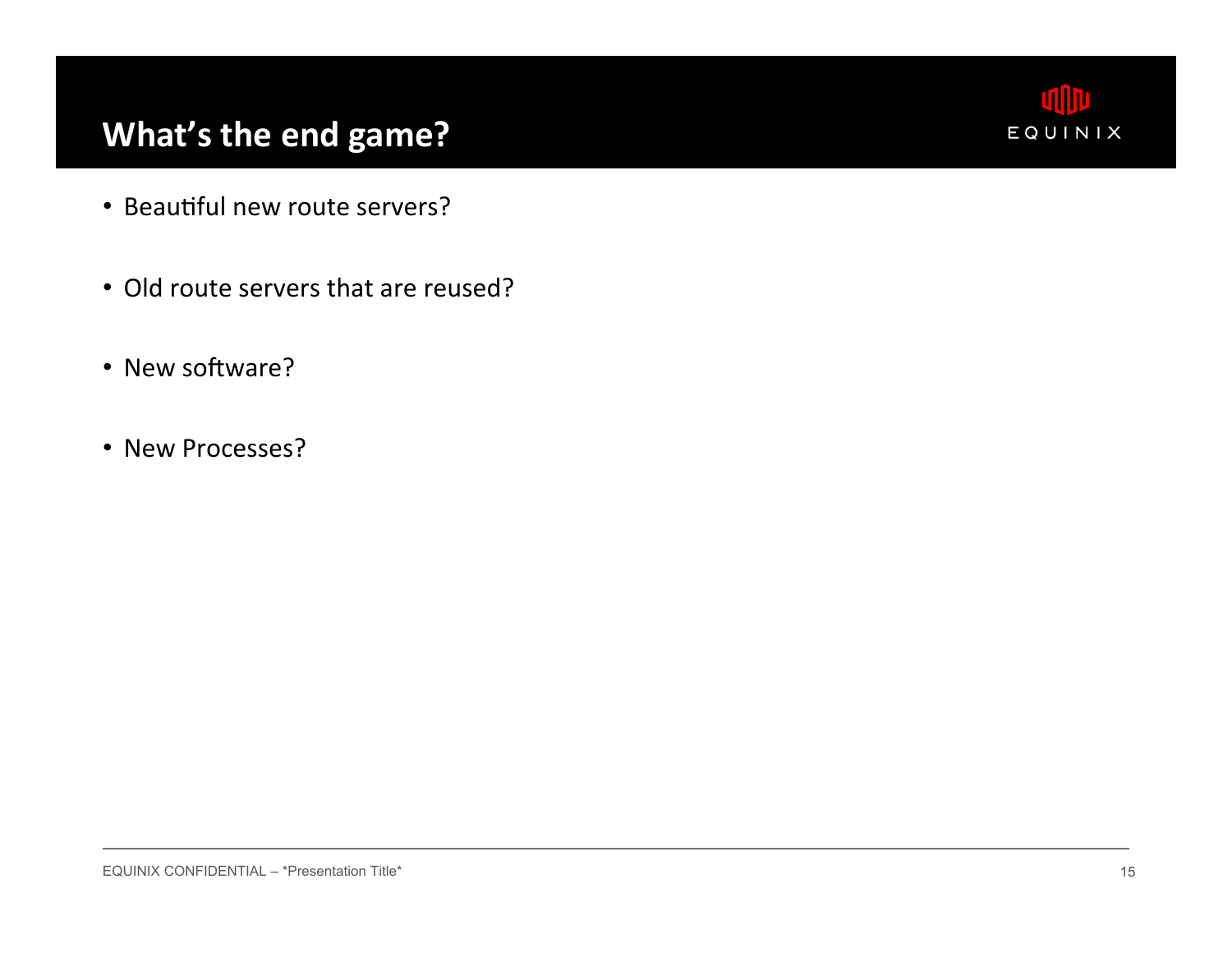### **Take your time!**



- . My best advice to anyone going through a route server integration is to take your time. The worst possible situation is to rush something that's not prime-time into production and alienate your members!
- Testing Testing Testing! The more testing you do, the better your outcome is going to be!